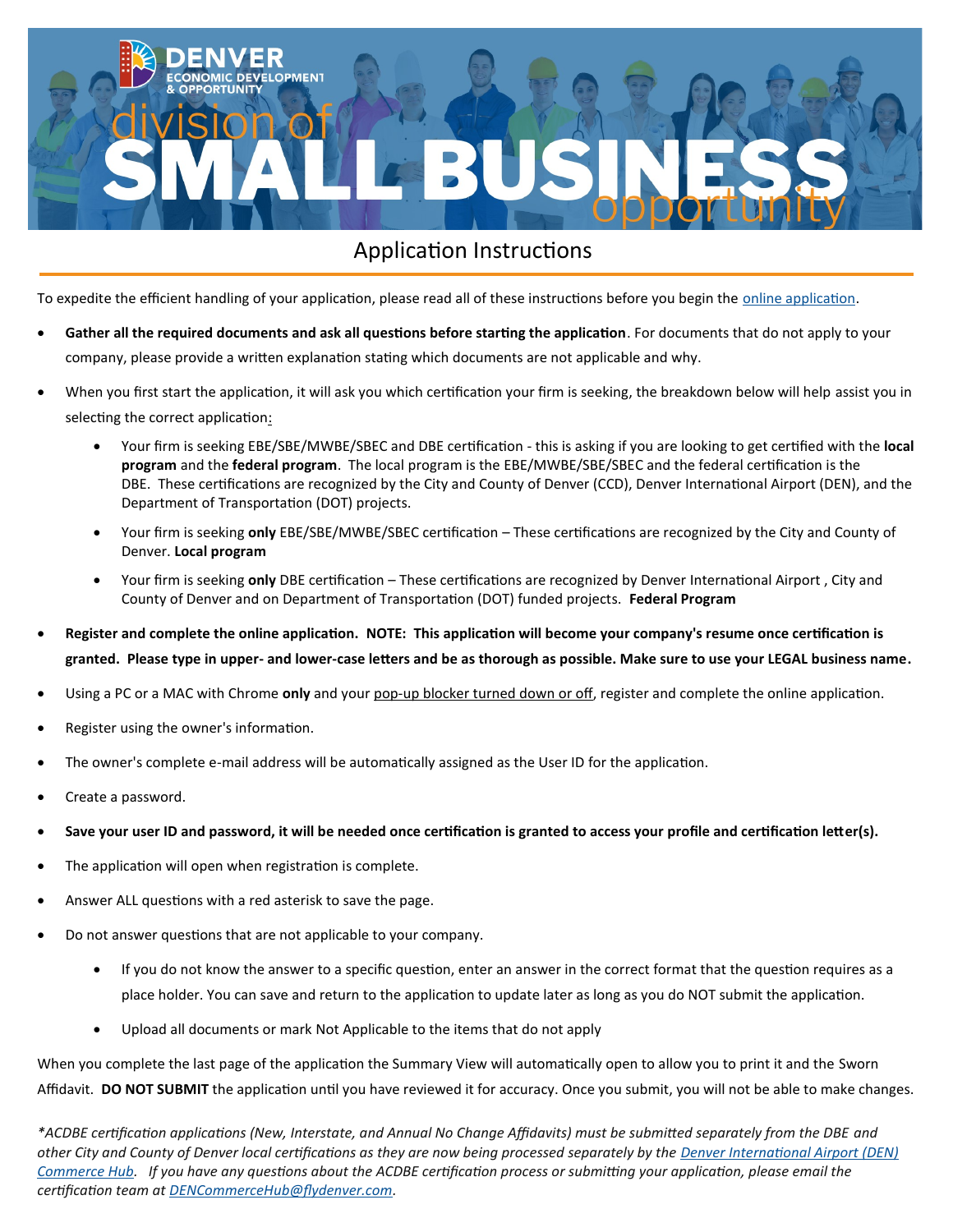

# Required Documents for *New Certification Applications*

All documentation must be uploaded in the [Small Business Certification and Contract Management System.](https://denver.mwdbe.com/?TN=denver) Failure to submit the necessary documentation will result in the application being returned. Please use this document to check off all the documents needed to certify your business.

*Note: The Division of Small Business Opportunity reserves the right to request additional documentation, if necessary, to determine the eligibility of your firm. If you have any questions regarding the required documents or the non-refundable processing fee, please contact [Certificationinfo@denvergov.org.](mailto:Certificationinfo@denvergov.org)* 

### Mandatory to have these documents notarized. *\*Your application will be returned if not complete.*

- $\Box$  Notarized Affidavit of Certification\* (FOR DBE and MWBE only)
- $\Box$  Notarized New/Renewal Application Affidavit\*
- Notarized Personal Net Worth Statement\* \*\**You must first complete the web-based form before you can print and get the PNW notarized to submit. \*\*\*DSBO utilized the USDOT PNW form for all applications—you can find an example on the [USDOT site.](https://www.transportation.gov/sites/dot.gov/files/docs/mission/civil-rights/disadvantaged-business-enterprise/56646/pnw-statement.pdf)*

#### $General$ — Requirements are the same for all business structures

- □ Non-Refundable Processing Fee
- $\Box$  Professional and business license(s) (if applicable) *\*A license may not be required for certification but may be required in order to work with the City and County of Denver.*
- $\Box$  History of the Business
- $\Box$  Resumes of all owners, board of directors, and key management team
- $\Box$  Local presence—proof of 6 month in business and/or 6 months of local presence (i.e. Secretary of state, contracts, bid responses, leases, etc.)
- $\Box$  Owners eligibility— Evidence of U.S. citizenship or Permanent Legal Resident Alien status and if applying for MWBE proof of social disadvantage. (i.e. Copy of current U.S. Passport, U.S. Birth Certificate, naturalization papers, or Permanent Legal Resident Alien Card (green card))
- $\Box$  Applying for Interstate DBE Proof of home state DBE certification

#### Financial

 $\Box$  Federal Income Tax returns and its affiliates with related schedules and pages.  $-$  \*Need ALL pages and schedules. If this is incomplete, your

application will be returned

*\*DSBO collect taxes on the majority owner of 51% or more and collective for minority or women owners of 51% or more for the MWBE certification*

- $\Box$  Signed Individual tax returns for each owner (The most recent five (5) year's of taxes)
- $\Box$  Signed Business tax returns (The most recent five (5) year's of taxes)
- $\Box$  If your taxes are password protected—add to the comments or attach an document with those passwords
- $\Box$  Please submit copies of the following documents that are currently active (listed under the Liabilities section of the company's Balance Sheet)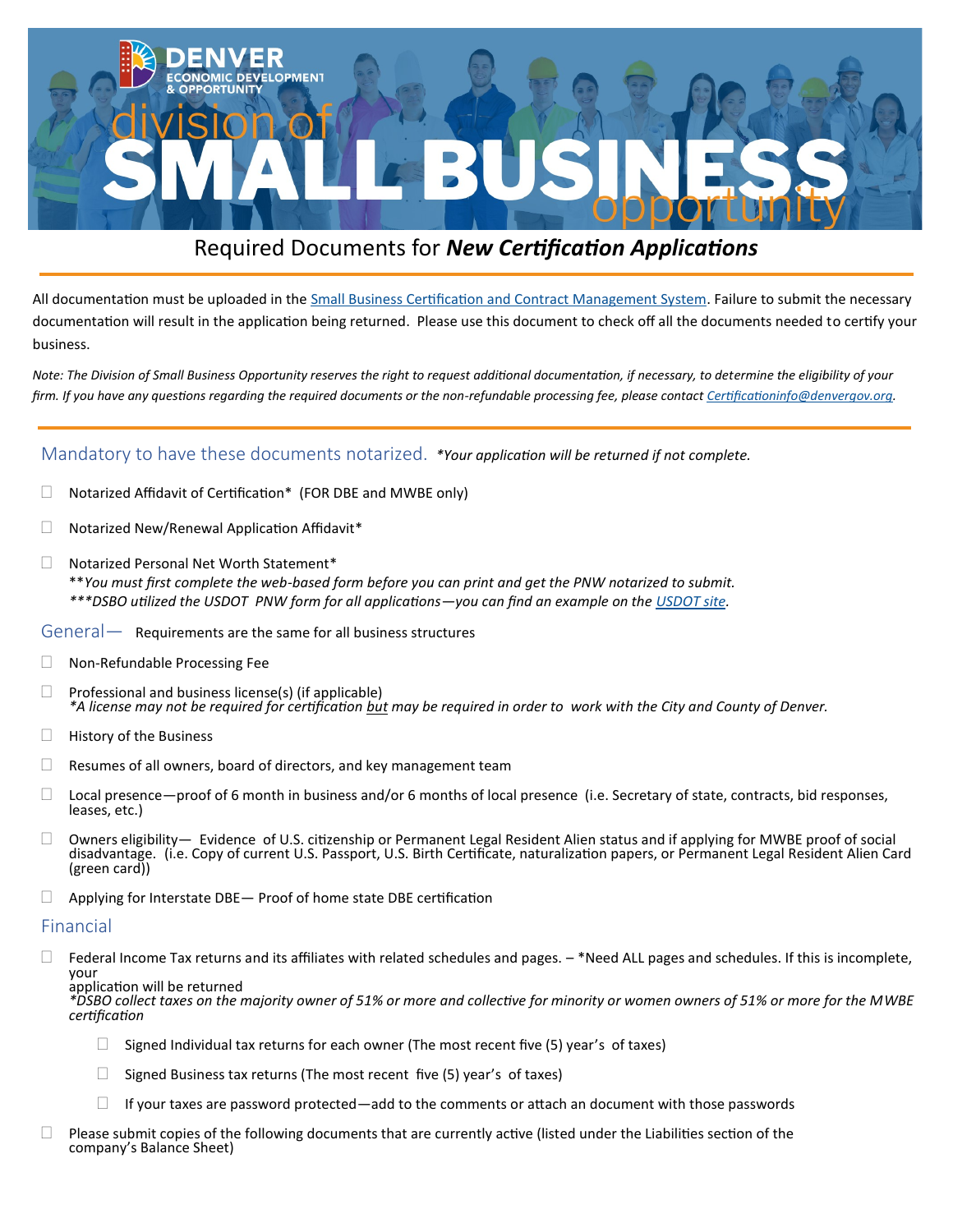

### Financial (cont.)

- Debt instruments (i.e. Loan Agreements, Note Payables, Promissory Notes, Surety Agreements, Security Agreements)
- $\Box$  Equipment rental and purchase agreements or proof of equipment purchase
- $\Box$  Real estate leases
- $\Box$  Year-end balance sheets and income statements for the past three (3) years
- $\Box$  Schedule of salaries (or other compensation or remuneration) paid to all owners and/or directors of the firm
- $\Box$  Copy of bank signature authorization card or corporate resolution or Bank Verification of Authorized Signer(s) form *(This document should be provided by or signed by your financial institution )*
- $\Box$  Documented proof of contributions used to acquire ownership for each owner (documented proof of contributions used to acquire ownership). For the documented proof of contribution, we are looking for:
	- Cancelled check(s), receipt(s) **or** documents that show the funds involved in how you started or acquired your firm **or** a statement where the funds came from (i.e. Cost of Secretary of State documents, cost of equipment, etc.) including a description of items contributed (if any).

## Personnel

- $\Box$  List of all full and part time employees by name, position and length of service or date of hire, including all owners
- $\Box$  For each employee, list his/her name, title/position, gross pay for the pay period indicated, hourly pay rate and/or commission earned in period (if applicable)
- $\Box$  W-2s and/or 1099 forms from every officer, director or owner receiving compensation from the company for the most recent year

## Management Information

- $\Box$  Trust agreement(s) (if applicable)
- $\Box$  Employee Stock Ownership Plan Agreements (ESOPs) (if applicable)
	- $\Box$  Submit copies of the following documents that are currently active (if applicable):
		- $\Box$  Management/consulting agreements
		- $\Box$  Any agreements with individuals and/or vendors who are providing management/consulting services to the applicant company
		- $\Box$  These are agreements that influence the management and/or operations of the applicant company
- Master Service Agreements (if applicable)
- $\Box$  Affiliate/subsidiary agreements (if applicable)
- $\Box$  Franchise Agreements (if applicable)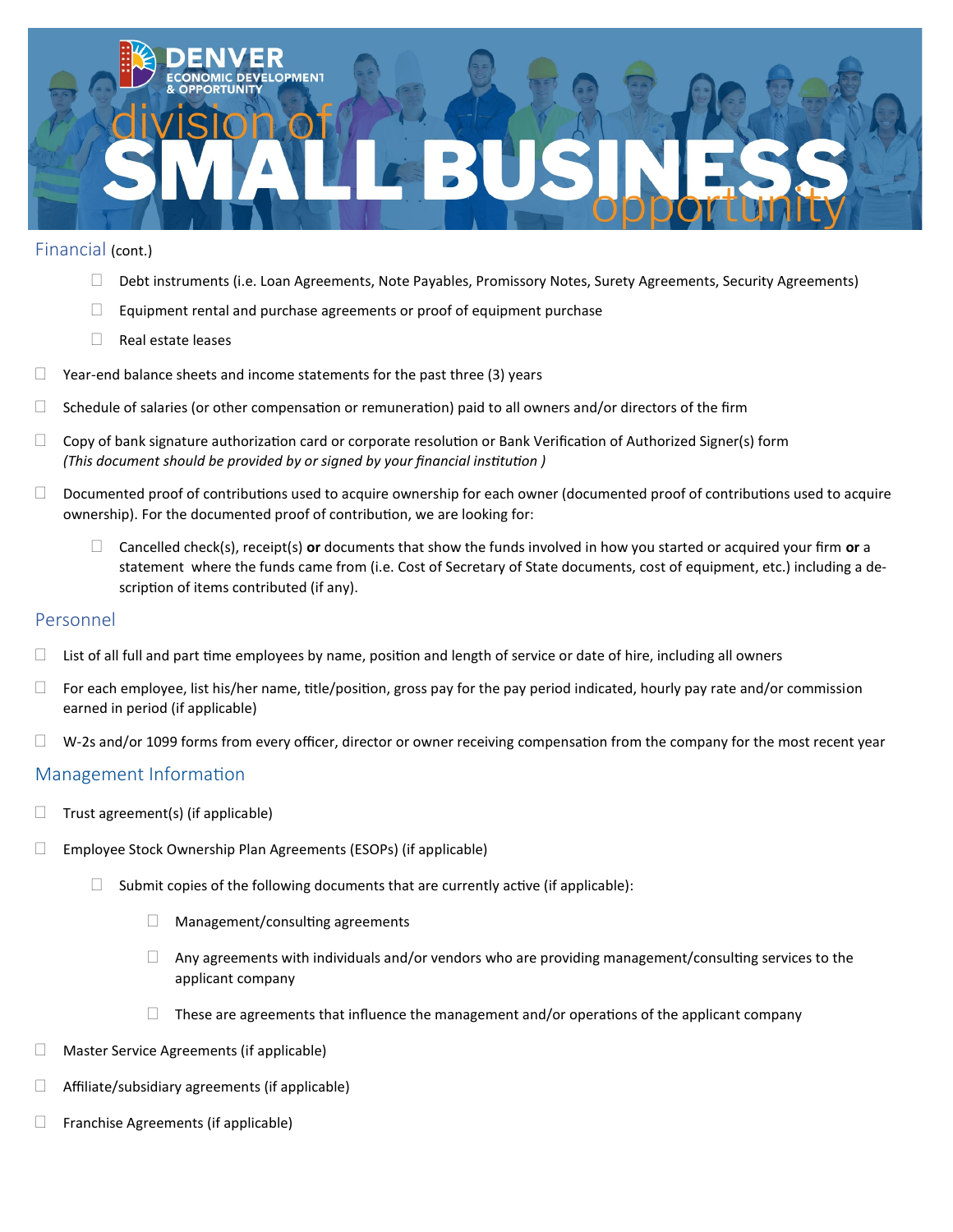

Governance Information – Requirements DIFFER by business structure *\*Governance documents should be signed, and all amendments and/or changes should be included*

# Sole Proprietorships

Assumed Name Documents

### Partnerships

- $\Box$  Partnership Agreements
- □ Limited Partnership Certificate
- **Buy-Out Rights Agreement**
- $\Box$  Profit Sharing Agreements

#### Corporations

- $\Box$  Certificate of Incorporation
- □ Articles/Charter of Incorporation
- $\Box$  Current corporate bylaws with all amendments
- $\Box$  Minutes from shareholders' first organizational meeting
- $\Box$  Minutes from first meeting of board of directors
- $\Box$  Minutes from shareholders' meeting establishing current ownership
- $\Box$  Minutes from board of directors' meeting establishing current ownership
- $\Box$  Minutes from most recent meeting of shareholders
- $\Box$  Minutes from most recent meeting of board of directors
- $\Box$  Both sides of ALL stock certificates issued, including voided and/or cancelled
- $\Box$  Stock Transfer Ledger (Record of stock certificates issued and transferred)
- $\Box$  Voting agreements and other equity interests including stock options, warrants, buy/sell agreements, and right of first refusal
- $\Box$  Schedule of advances made to corporation by shareholders for the preceding three years

#### Limited Liability Company

- $\Box$  Certificate of Organization/Existence/Formation (for businesses in states that issue certificates)
- $\Box$  Articles of Organization or Articles of Formation and any amendments
- $\Box$  LLC Regulations, Operating Agreement and/or Member Agreement
- **Nembership Units**
- $\Box$  Member List with Titles
- $\Box$  Schedule of Advances made to LLC by members for the preceding three years